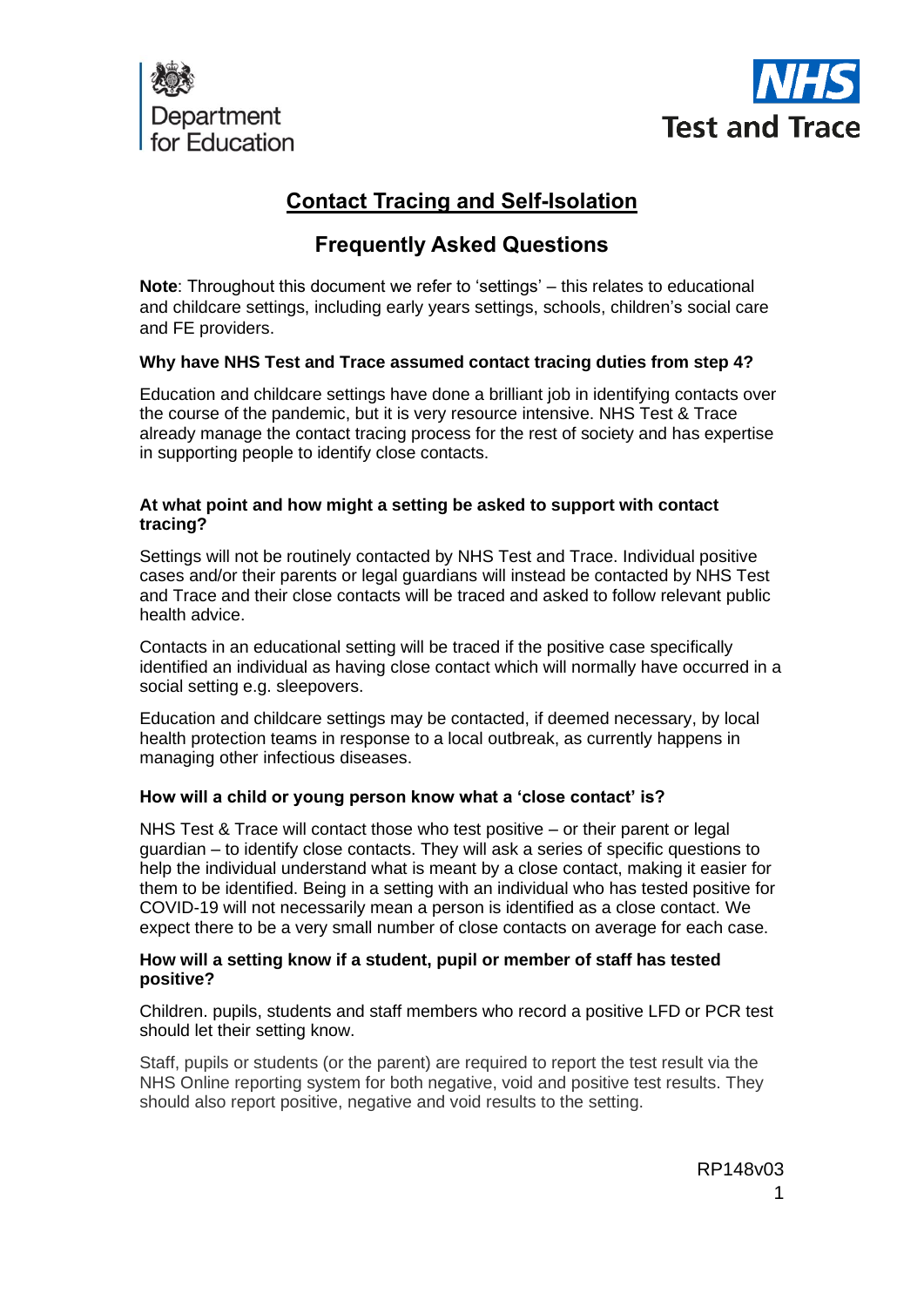



There is a draft template letter available on the document sharing platform for settings to send to students, pupils and parents which sets this out.

#### **What is the guidance to settings on whether they inform parents that a child in a class has tested positive or may be a close contact?**

Settings should consider whether individuals in their setting (taking account of factors such as known vulnerability) need to be informed of a positive case. When informing individuals of a positive case, the setting should not disclose any information that could result in an individual being identified. Settings may make their own decisions on how they wish to communicate the information.

Individuals should only be asked to stay home for Covid-related reasons if:

- they are symptomatic
- they have tested positive with a PCR or LFD (they may return if a positive LFD result is followed by a subsequent confirmatory negative PCR within 2 days)

Template letters are available on the data sharing platform. Settings can contact the DfE helpline on 0800 046 8687 if they need access to this.

#### **What does a close contact have to do?**

From 16 August, fully vaccinated adults and those under-18 and 6 months identified by NHS Test and Trace as a close contact are strongly advised to take a PCR test. There is no requirement to self-isolate whilst awaiting that PCR test result and so individuals can continue to attend their education or childcare setting. If an individual is symptomatic they should stay at home.

Children and young people aged under 18 years 6 months who usually attend an education or childcare setting and who have been identified as a close contact should continue to attend the setting as normal. They do not need to wear a face covering within the setting, but it is expected and recommended that these are worn when travelling on public or dedicated transport.

Children who are aged under 5 years old and identified as close contacts are advised to take a PCR test only if the positive case is within their own household.

18-year-olds will be given the opportunity to get fully vaccinated before being treated as adults. But 6 months after their  $18<sup>th</sup>$  birthday, they will be subject to the same rules as adults and so if they choose not to get vaccinated, they will need to self-isolate if identified as a close contact.

You should not however arrange to have a PCR test if you have previously received a positive PCR test result in the last 90 days unless you develop any new symptoms of COVID-19. This is because it is possible for PCR tests to remain positive for some time after COVID-19 infection.

#### **What if settings are asked to provide contact details for close contacts to parents or NHS Test and Trace?**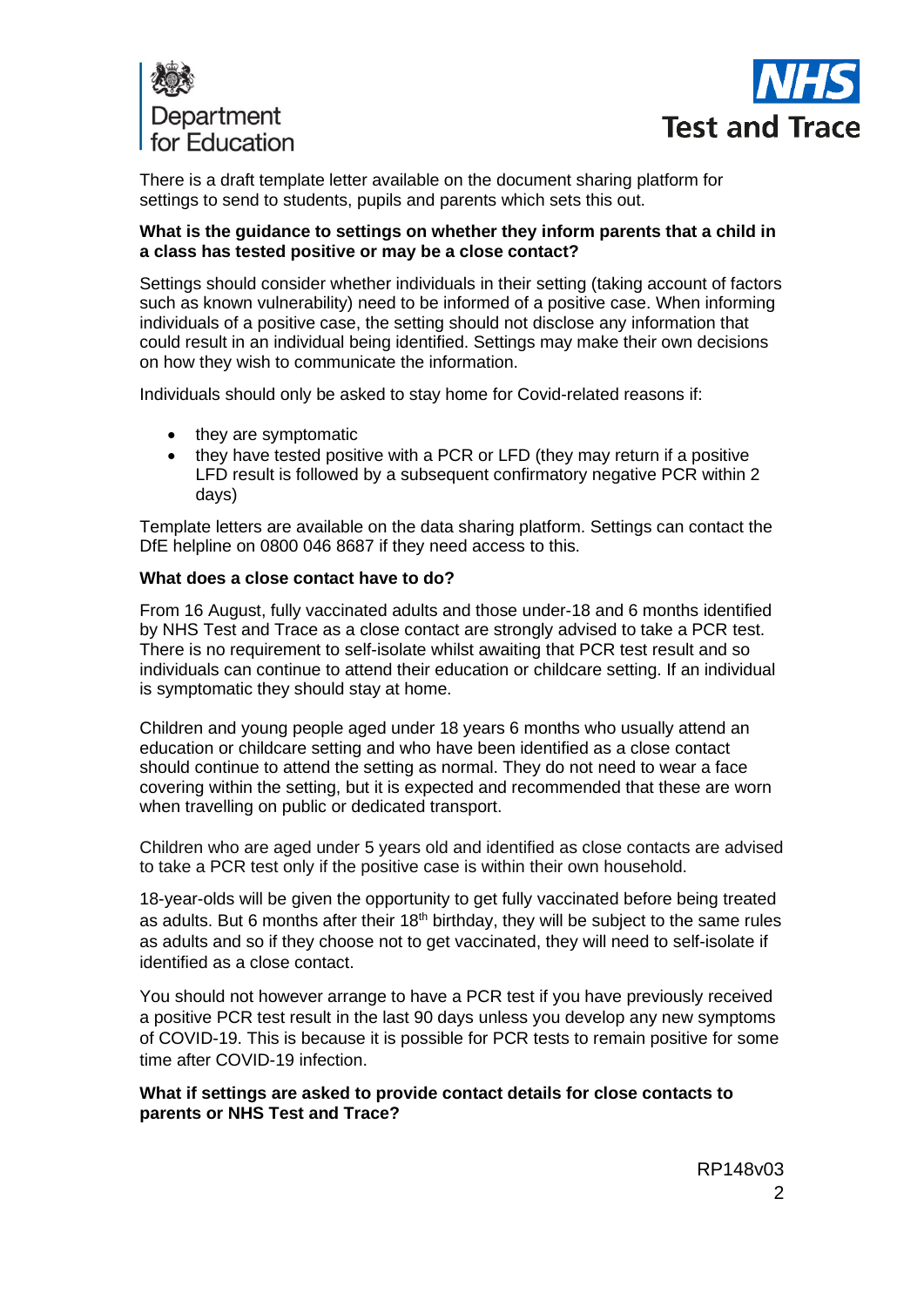



Settings must not provide any personal information if asked to by parents and/or close contacts that would be a breach of GDPR or data protection legislation.

In exceptional circumstances, education and childcare settings may be contacted by NHS Track and Trace if deemed necessary by local health protection teams in response to a local outbreak, as currently happens in managing other infectious diseases.

In this scenario settings may share proportionate and relevant information as requested by NHS Track and Trace without consent. The sharing of information in these exceptional circumstance does not require consent as it is enabled by specific legislation, but to support this, the existing privacy notices should continue to be in place and be easily accessible.

#### **What if settings know they might have an outbreak as a result of several positive cases in a 14-day period, but haven't yet been contacted by NHS Test and Trace**

If you are concerned that you might have an outbreak in your setting you should call the dedicated advice service who will advise if any additional action is required, such as implementing elements of your outbreak management plan. You can reach them by calling the DfE helpline on 0800 046 8687 and selecting option 1, then option 1 again.

#### **If a child knows their contacts names but not the details, does NHS Test and Trace disregard those contacts, or ask the setting for details?**

As with the process for adults, NHS Test and Trace will work with the positive case or, depending on the age of the individual, their parent/legal guardian, to identify those who have been in close contact. We expect this to be a very small number of individuals for each case on average. Contact tracers are trained in supporting people to identify close contacts and also work with local authorities to help trace contacts where needed.

#### **What if a setting doesn't agree with the close contacts that have been identified by one of their pupils, students or legal guardian?**

NHS Test & Trace already manage the contact tracing process for the rest of society and have developed expertise in supporting people to identify close contacts. NHS Test and Trace will work with the person who has tested positive (or their parent or guardian) to identify close contacts, based on a series of questions.

In exceptional cases, settings may decide to refuse a pupil if, in the setting's reasonable judgement, it is necessary to protect those within the setting from possible infection with COVID-19. The decision would need to be carefully considered in light of all the circumstances and current public health advice.

Individuals should only be asked to stay home for Covid-related reasons if:

• they are symptomatic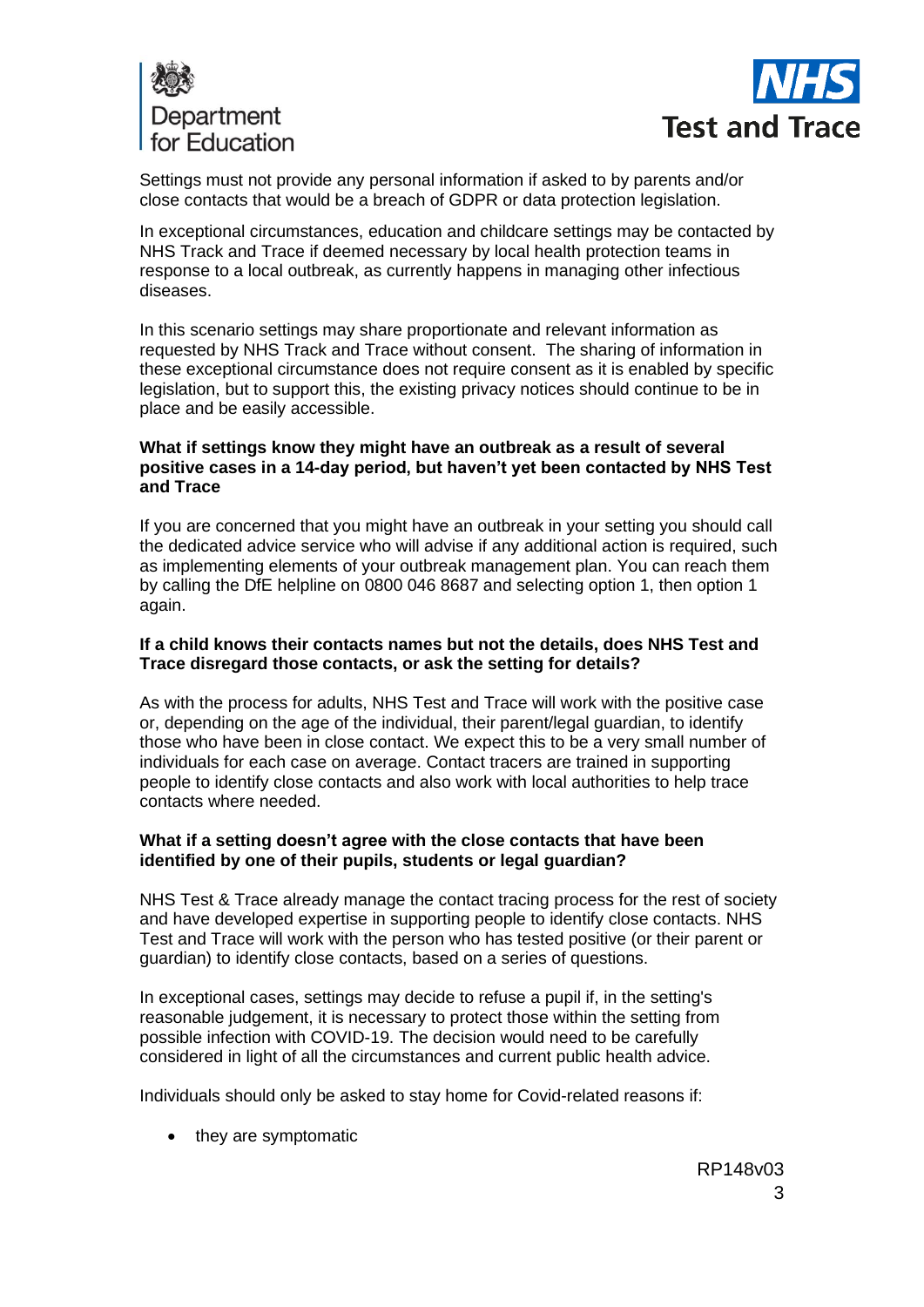



• they have tested positive with a PCR or LFD (they may return to the setting if a positive LFD result is followed by a negative PCR within 2 days)

If settings are concerned they may have an outbreak in their setting, initial support may be sought from the DfE helpline: 0800 046 8687, option 1 or by referring to local arrangements.

#### **Do people who are asked to isolate before 16 August 2021 still need to continue their isolation period after 16 August 2021?**

From 16 August 2021, if you are under 18 or a fully vaccinated adult at the point when you have close contact with a positive case, you will be exempt from any legal requirement to self-isolate when identified as a close contact. Fully vaccinated means you have had a full course of an approved vaccine and two weeks have elapsed since the date of your final dose. This two-week period is to allow for an immune response to develop. Individuals will instead be advised to take a PCR test as soon as possible. Individuals may wish to minimise social contact whilst waiting for the results of a PCR test but will not be legally required to self-isolate and so can return to their setting as normal. This will also apply to anyone aged under 18 and 6 months who is identified as a contact.

Anyone who would qualify for this exemption and is part way through their selfisolation period (having been identified as a close contact) on 16 August, can stop self-isolating on that date.

Anyone who tests positive having taken a PCR test will still need to self-isolate regardless of their age or vaccination status. Individuals should also self-isolate immediately if they display COVID-19 symptoms and get a PCR test.

# **Can I refuse to allow a close contact to attend my setting?**

Government guidance is that from 16 August 2021, under 18's and fully vaccinated adults identified as close contacts of a positive case will no longer legally need to self-isolate but should take a PCR test. There is no requirement to self-isolate whilst awaiting the PCR test result but if the individual returns a positive test result, they should self-isolate and not attend their education setting.

In exceptional cases, settings may decide to refuse a pupil if, in the setting's reasonable judgement, it is necessary to protect those within the setting from possible infection with COVID-19 and the need outweighs the likely educational disruption. The decision would need to be carefully considered in light of all the circumstances, including the significant disruption to education throughout the pandemic and current public health advice.

Individuals should only be asked to stay home for Covid-related reasons if:

- they are symptomatic
- they have tested positive with a PCR test or LFD (they may return if a positive LFD result is followed by a subsequent negative PCR within 2 days)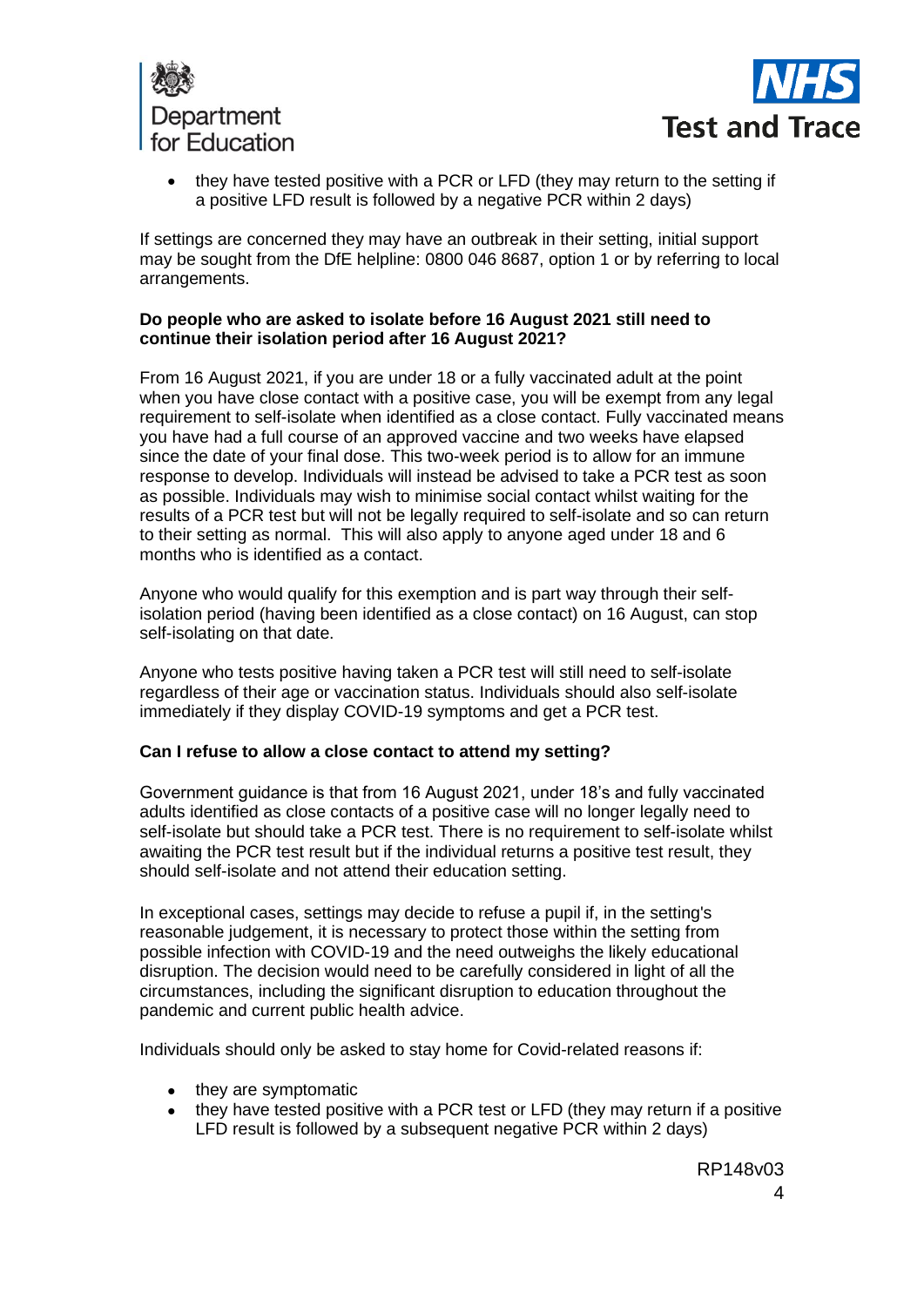



# **What is the legal basis for settings to send pupils home to self-isolate?**

We are no longer asking education settings to keep children and young people in consistent groups ('bubbles') or to reduce mixing between groups.

As with other diseases, the law allows a setting, in principle, to send particular pupils or groups of pupil's home, or forbid them from attending on a temporary basis if, in the setting's reasonable judgement, this is a necessary measure to protect other pupils and staff from serious infectious disease. This power does not depend on the specific regulations or guidance about coronavirus, though public health advice and the broader picture on coronavirus, including the impact of the pandemic on children's education and wellbeing, will be important factors for the setting to take into account when making a decision.

# **Why is a PCR test not mandatory for close contacts?**

In line with wider government policy on testing, taking a PCR test is voluntary. However, we strongly encourage all individuals to take a PCR test if advised to do so. There is no legal requirement to self-isolate whilst awaiting PCR test results.

# **If you don't need to isolate while waiting for a PCR won't this allow Covid to spread rapidly?**

The findings of the Daily Contact Testing (DCT) trial showed that the number of close contacts in education settings who go on to test positive is very low. We know that being absent from education negatively impacts the education, mental health and wellbeing of those that are required to isolate and that being in face-to-face education is the best place for children and young people. The fantastic progress of the vaccination programme means that over three quarters of the adult population has had two doses of the vaccine<sup>1</sup>, providing them with significant protection, while we know the risk to children and young people from the virus is very low.

#### **If close contacts don't have to isolate, do they have to wear a face covering while in schools or college? Can settings introduce other control measures?**

If you attend an education or childcare setting and are exempt from self-isolation you can continue to attend your setting as normal. You do not need to wear a face covering within the setting, but it is expected and recommended that these are worn when travelling on public or dedicated transport.

If you have any significant concerns about your setting you should call the dedicated advice service who will advise if any additional action is required. You can reach them by calling the DfE helpline on 0800 046 8687 and selecting option 1, then option 1 again.

<sup>1</sup> [Vaccinations in the UK | Coronavirus in the UK \(data.gov.uk\)](https://coronavirus.data.gov.uk/details/vaccinations)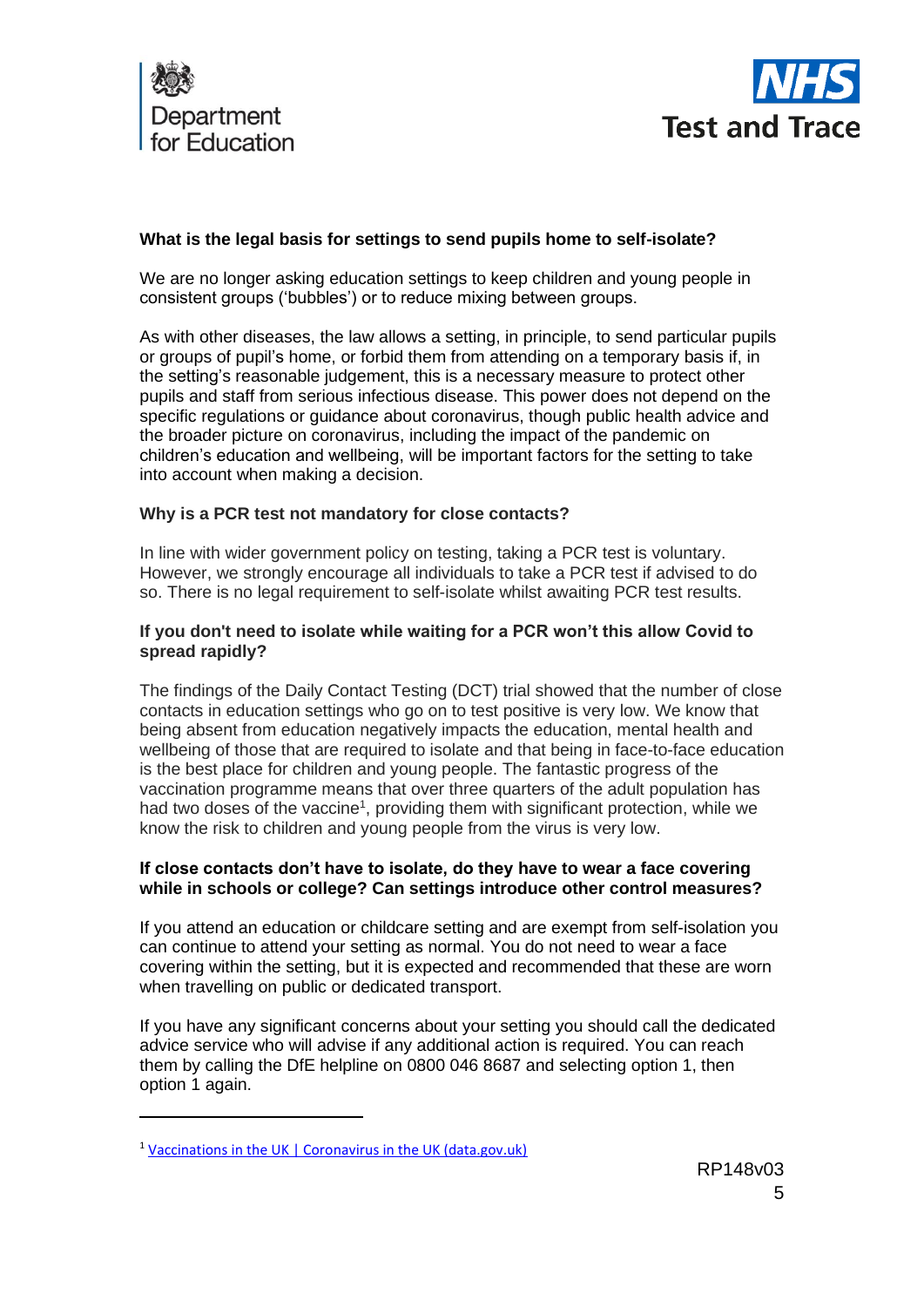



# **I work in a specialist SEND setting, what should I do?**

SEND settings should follow the guidance for [Special schools and other specialist](https://www.gov.uk/government/publications/guidance-for-full-opening-special-schools-and-other-specialist-settings)  [settings: coronavirus \(COVID-19\)](https://www.gov.uk/government/publications/guidance-for-full-opening-special-schools-and-other-specialist-settings)**.** In line with other settings, from 16 August you are no longer required to self-isolate if identified as a close contact of a positive case of covid-19. You should take a PCR test as soon as possible and there is no requirement to self-isolate whilst awaiting results. Based on the level of risk and known vulnerabilities of students and staff within the setting, you may wish to take additional precautions whilst awaiting test results such as wearing a face covering. You should also continue to regularly engage with LFD testing programmes where available.

If you work in a health or social care setting, or are a student who is working in this sector as part of your programme of study who has been identified as a close contact and are exempt from self-isolation, there is [additional guidance](https://www.gov.uk/government/publications/covid-19-management-of-exposed-healthcare-workers-and-patients-in-hospital-settings/covid-19-management-of-exposed-healthcare-workers-and-patients-in-hospital-settings) available that you should follow to reduce the risk of spread of COVID-19 in these settings.

#### **What about young people and adults over the age of 18 years 6 months who are unable to be vaccinated for medical reasons?**

Those who are not able to get vaccinated for medical reasons are also exempt from the requirement to self-isolate if they are identified as a close contact of a positive COVID-19 case.

# **NHS Test and Trace App**

# **Who is the NHS COVID-19 App for?**

The NHS COVID-19 app remains an important part of the country's COVID-19 response. The app complements the overall Test and Trace service by automating some aspects of contact tracing. The app is intended for use by individuals aged 16 and over and may be used by students and staff in education settings if they choose to do so.

# **I have been identified as a close contact by the App, do I need to self-isolate?**

From 16 August fully vaccinated adults and individuals under the age of 18 and 6 months in England are no longer legally required to self-isolate if identified as a close contact. They should take a PCR test and follow relevant public health advice. The app has been updated to reflect this guidance.

# **Who can override the App notifications?**

The NHS Covid-19 App complements rather than replaces existing contact tracing processes.

If an app user receives a notification that they have been in close contact with somebody who has tested positive, it is important they follow the advice they are